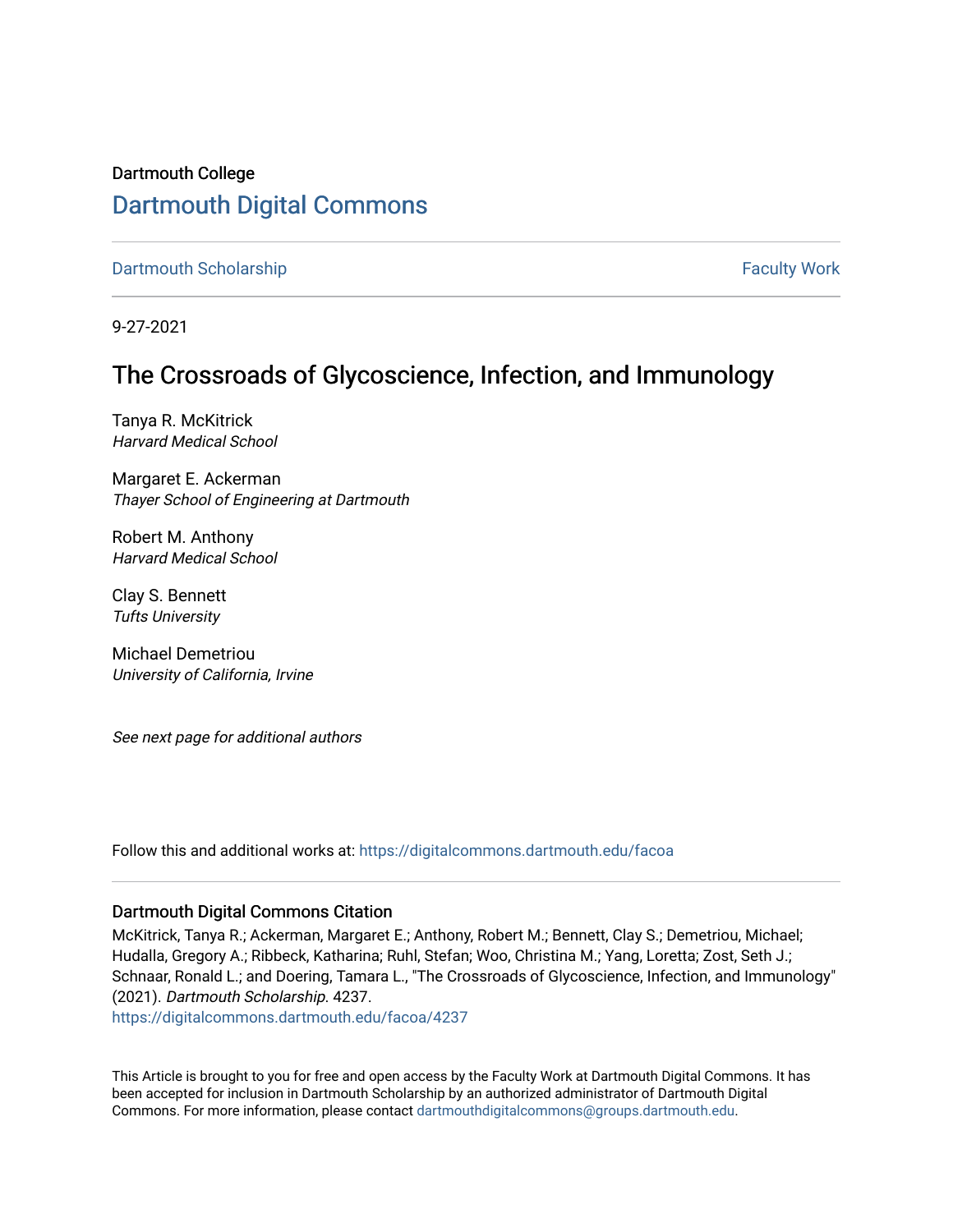#### Authors

Tanya R. McKitrick, Margaret E. Ackerman, Robert M. Anthony, Clay S. Bennett, Michael Demetriou, Gregory A. Hudalla, Katharina Ribbeck, Stefan Ruhl, Christina M. Woo, Loretta Yang, Seth J. Zost, Ronald L. Schnaar, and Tamara L. Doering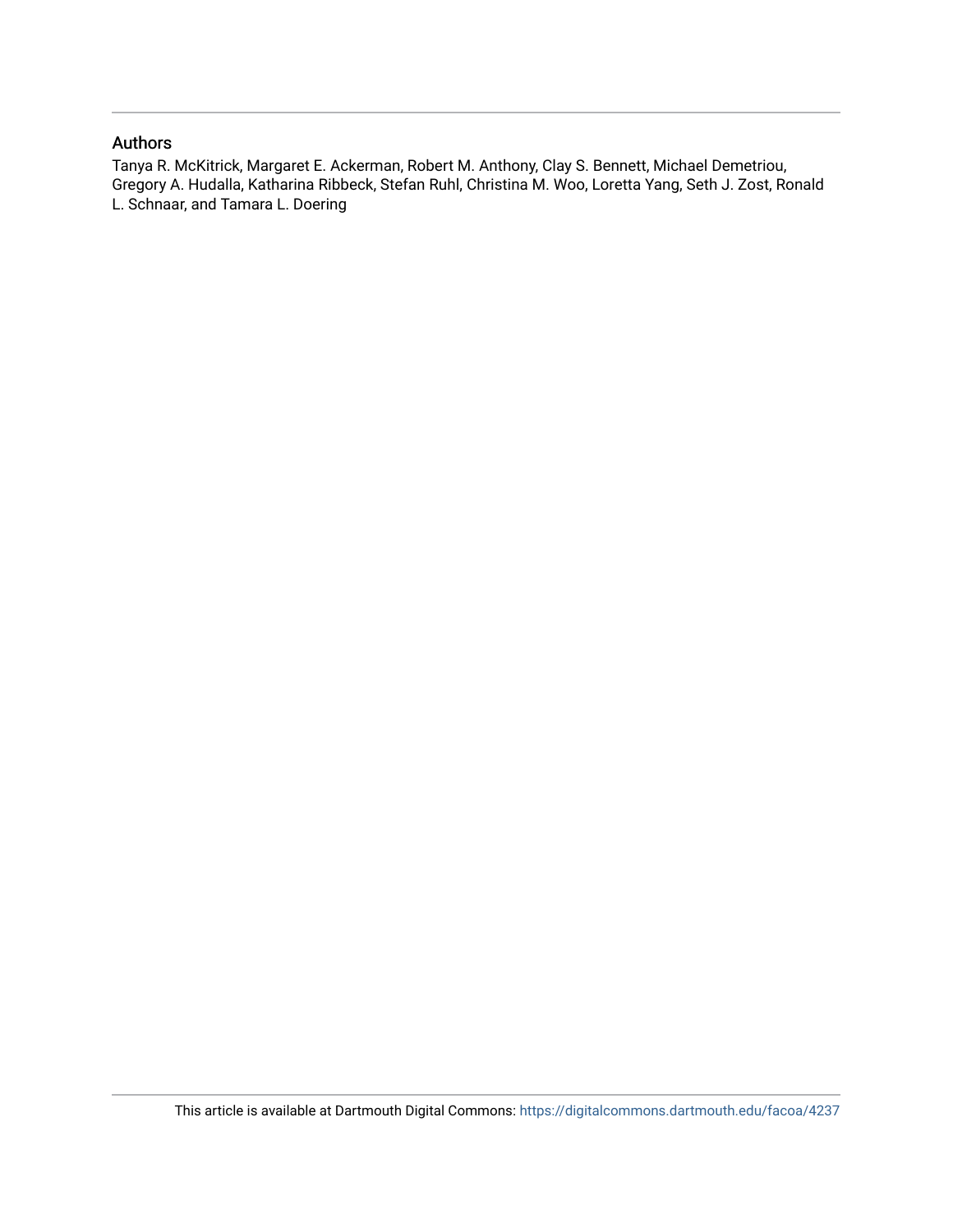



# [The Crossroads of Glycoscience,](https://www.frontiersin.org/articles/10.3389/fmicb.2021.731008/full)  [Infection, and Immunology](https://www.frontiersin.org/articles/10.3389/fmicb.2021.731008/full)

Tanya R. McKitrick<sup>1</sup>, Margaret E. Ackerman<sup>2</sup>, Robert M. Anthony<sup>3</sup>, Clay S. Bennett<sup>4</sup>, *Michael Demetriou<sup>5</sup>, Gregory A. Hudalla<sup>6</sup>, Katharina Ribbeck<sup>7</sup>, Stefan Ruhl<sup>8</sup>,* Christina M. Woo<sup>9</sup>, Loretta Yang<sup>10</sup>, Seth J. Zost<sup>11</sup>, Ronald L. Schnaar<sup>12</sup> and *Tamara L. Doering13\**

*1 National Center for Functional Glycomics, Harvard Medical School, Boston, MA, United States, 2 Thayer School of Engineering, Dartmouth College, Hanover, NH, United States, 3 Center for Immunology and Inflammatory Diseases, Division of Rheumatology, Allergy, and Immunology, Massachusetts General Hospital, Harvard Medical School, Boston, MA, United States, 4 Department of Chemistry, Tufts University, Medford, MA, United States, 5 Department of Neurology, Microbiology, and Molecular Genetics, University of California, Irvine, Irvine, CA, United States, 6 J Crayton Pruitt Family Department of Biomedical Engineering, University of Florida, Gainesville, FL, United States, 7 Department of Biological Engineering, Massachusetts Institute of Technology, Cambridge, MA, United States, 8 Department of Oral Biology, University at Buffalo School of Dental Medicine, Buffalo, NY, United States, 9 Department of Chemistry and Chemical Biology, Harvard University, Cambridge, MA, United States, 10Lectenz Bio, Athens, GA, United States, 11Vanderbilt Vaccine Center, Vanderbilt University Medical Center, Nashville, TN, United States, 12Department of Pharmacology, Johns Hopkins University, Baltimore, MD, United States, 13Department of Molecular Microbiology, Washington University School of Medicine, St. Louis, MO, United States*

#### **OPEN ACCESS**

#### *Edited by:*

*Gerardo R. Vasta, University of Maryland, Baltimore, United States*

#### *Reviewed by:*

*Janice Endsley, University of Texas Medical Branch at Galveston, United States Shinya Suzu, Kumamoto University, Japan*

> *\*Correspondence: Tamara L. Doering [doering@wustl.edu](mailto:doering@wustl.edu)*

#### *Specialty section:*

*This article was submitted to Infectious Diseases, a section of the journal Frontiers in Microbiology*

*Received: 25 June 2021 Accepted: 12 August 2021 Published: 27 September 2021*

#### *Citation:*

*McKitrick TR, Ackerman ME, Anthony RM, Bennett CS, Demetriou M, Hudalla GA, Ribbeck K, Ruhl S, Woo CM, Yang L, Zost SJ, Schnaar RL and Doering TL (2021) The Crossroads of Glycoscience, Infection, and Immunology. Front. Microbiol. 12:731008. [doi: 10.3389/fmicb.2021.731008](https://doi.org/10.3389/fmicb.2021.731008)* Advances in experimental capabilities in the glycosciences offer expanding opportunities for discovery in the broad areas of immunology and microbiology. These two disciplines overlap when microbial infection stimulates host immune responses and glycan structures are central in the processes that occur during all such encounters. Microbial glycans mediate host-pathogen interactions by acting as surface receptors or ligands, functioning as virulence factors, impeding host immune responses, or playing other roles in the struggle between host and microbe. In the context of the host, glycosylation drives cell–cell interactions that initiate and regulate the host response and modulates the effects of antibodies and soluble immune mediators. This perspective reports on a workshop organized jointly by the National Institute of Allergy and Infectious Diseases and the National Institute of Dental and Craniofacial Research in May 2020. The conference addressed the use of emerging glycoscience tools and resources to advance investigation of glycans and their roles in microbe-host interactions, immune-mediated diseases, and immune cell recognition and function. Future discoveries in these areas will increase fundamental scientific understanding and have the potential to improve diagnosis and treatment of infections and immune dysregulation.

Keywords: glycobiology, glycomedicine, glycoscience, host response, infection, immunity, microbial glycans

# INTRODUCTION

During the early months of the COVID-19 pandemic (May 27–28, 2020), an NIH workshop on "Glycoscience and Immunology at the Crossroads of Biology" was convened on-line. The component topics of the workshop were infection, immunity, and glycobiology. Each of these broad areas is the subject of intense scientific investigation, and resulting discoveries have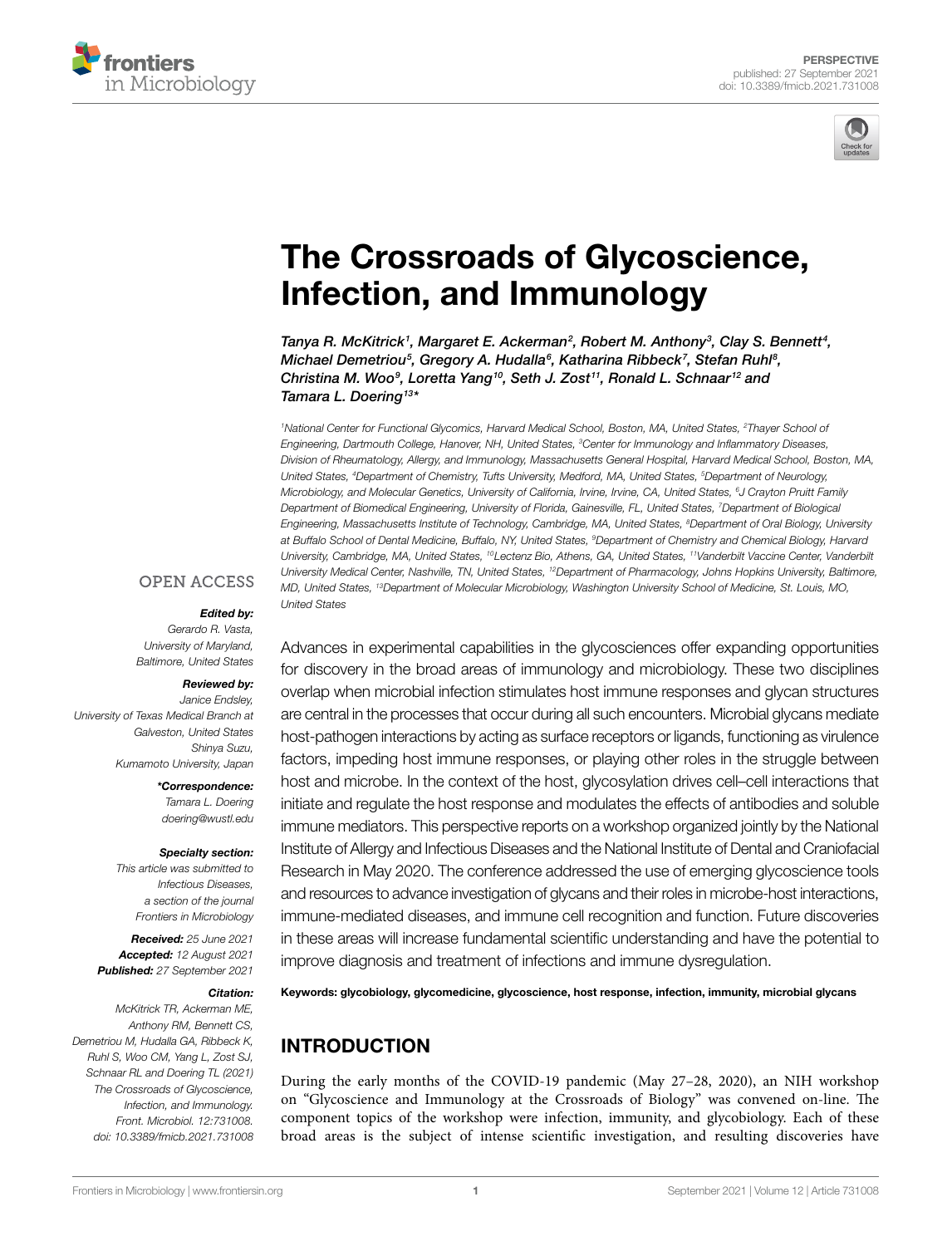advanced human health. Many studies also occur at the intersections of these fields. For example, infection and immunity represent two views of the events that occur during and after encounters between pathogenic microbes and their hosts. Understanding how these events unfold from each vantage point has been critical for the development of modern immunology and microbiology and for the development of strategies to treat immune dysregulation and infectious disease. This perspective, like the NIH workshop on which it is based, focuses on the overlap of glycoscience with each of these two fields (**[Figure 1](#page-3-0)**).

Glycans play key roles in infection and immunity: Pathogen glycans may mediate host interactions and stimulate or inhibit host immune responses, while host glycans may serve as specific targets of microbial adhesion molecules or toxins [\(Varki and](#page-6-0)  [Gagneux, 2015](#page-6-0)). Glycans also act in mediating the host response to infection and in regulating immunity at multiple levels. In all of these roles, their primary function is molecular recognition, as opposed to their structural and dietary cousins (more often termed sugars, saccharides, or carbohydrates).

This brief perspective will use the topics discussed at the NIH workshop as examples to focus attention on emerging areas of research and opportunities in the many areas of infection and immunity where glycans play key roles. It will also highlight the importance of glycoscience tools for scientific progress on these topics and identify areas where investment in basic research efforts will advance knowledge and practice in glycobiology and glycomedicine.

# GLYCANS IN HOST-PATHOGEN RECOGNITION AND DISEASE

Microbial glycans are incredibly diverse and play critical roles in the interactions between infectious agents and their hosts and in the pathogenesis of resulting infections. These compounds frequently constitute much of the microbial cell surface and therefore mediate the initial encounters between pathogen and host cells. Bacteria, for example, are protected by a peptidoglycan cell wall and often display polysaccharide capsules as well as other glycan-containing moieties. The cell walls of fungi are primarily composed of glycan polymers and highly glycosylated proteins. Many parasites display surface coats that are both anchored by glycolipids and abundantly glycosylated. Study of these glycans has revealed novel biological pathways, elucidated pathogenic processes, and led to the development of vaccines and therapeutics.

Microbial glycan structures contribute to pathogenesis by an array of distinct mechanisms. They may physically protect the invading pathogen, mediate cell adherence or protein interactions, transmit signaling information, serve as decoys, or alter the environment to the benefit of the invader, as when biofilm production reduces the efficacy of antibiotics or efficiency of host clearance. Tamara Doering presented the opportunistic eukaryote *Cryptococcus neoformans* as an example of a pathogen whose glycans are critical for the development of disease ([Loza and Doering, 2021\)](#page-6-1). This yeast, which is responsible for

<span id="page-3-0"></span>

that drive pathogen and host function. Color-coded overlap topics mentioned in the text are listed as examples.

roughly 200,000 deaths from meningitis each year, elaborates an extracellular capsule that is composed of large (up to millions of daltons) polysaccharides and can comprise >75% of the pathogen volume. The capsule, made primarily of mannose or galactose chains with appendant glucuronic acid and xylose residues, is required for infection and inhibits host cell phagocytosis ([Gaylord et al., 2020](#page-6-2)). Shed capsule components also perturb host immune responses; this material is also the basis for rapid tests that are valuable for diagnosis of this frequently lethal infection.

In addition to glycans produced by microbes themselves, host glycoconjugates are critical in determining the outcomes of host-pathogen interactions. Influenza virus is a compelling example of this dual association of glycobiology and pathogenesis. This virus exploits host glycans by using sialic acid bearing proteins for cell entry (mediated by hemagglutinin) and a sialidase (neuraminidase) to trigger release of budding virions ([Gamblin and Skehel, 2010\)](#page-6-3); as a result, species-specific differences in sialic acid isomers impact the host selectivity of various strains. For example, pathogenic human influenza strains all bear hemagglutinins that bind sialic acid linked to the 6-carbon hydroxyl of galactose whereas bird influenza binds to sialic acid when linked to the 3-carbon hydroxyl of galactose. The molecular switch in human to bird specificity can occur when as few as two amino acids in the sialic acid binding site of influenza hemagglutinin are appropriately mutated.

On the flip side, influenza also illustrates how microbial protein glycosylation can impact host defenses. Seth Zost discussed how antigenic drift in the influenza virus hemagglutinin protein may alter its glycosylation, which in turn can change characteristics of the infection, such as infectivity and viral fitness, as well as the efficacy of host antibody responses that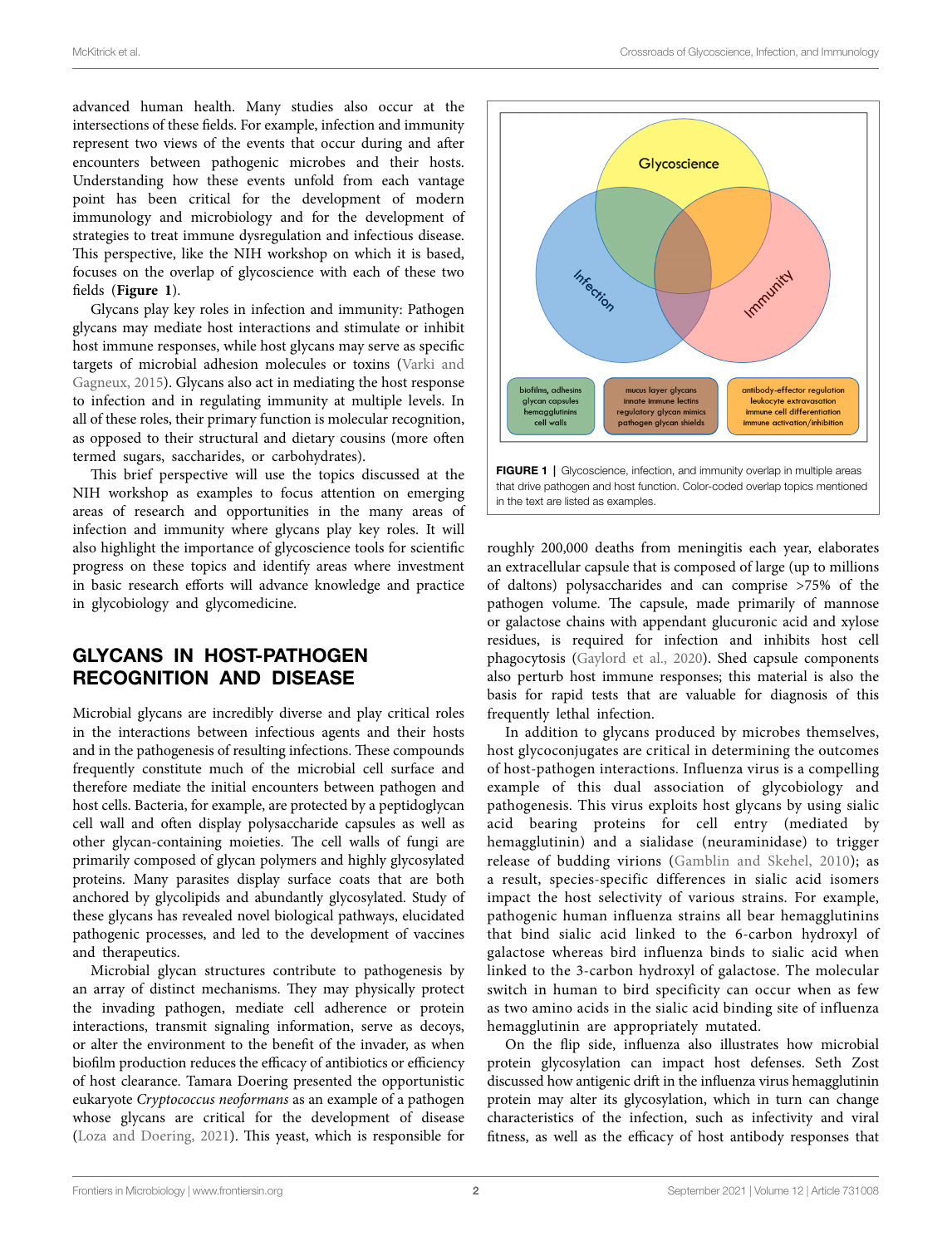neutralize the virus ([Zost et al., 2017](#page-7-0); [Altman et al., 2019](#page-6-4)). Vaccine efficacy may also change in this scenario, both because the new antigen will induce a distinct antibody response and because protection conferred by prior immunization may be less robust.

The exploitation of host glycans by microbial invaders to advance infection and disease occurs frequently across domains of microbiology. For instance, Stefan Ruhl discussed the contributions of host glycan recognition to the physiology of the oral microbiome. The interactions between lectinlike adhesins on bacteria and complementary glycan motifs on glycoproteins adsorbed to tooth enamel play central roles in initial bacterial colonization. Lectin-glycan binding also facilitates bacterial coadhesion that leads to the formation of microbial biofilms. Glycan-driven bacterial-host interactions are key both to establishing the commensal oral microbiota and to oral disease progression ([Thamadilok](#page-6-5)  [et al., 2016](#page-6-5); [Cross and Ruhl, 2018\)](#page-6-6). Host glycans can also significantly impact pathogen behavior by modulating the immediate pathogen environment. As a striking example, Katharina Ribbeck presented the effects on epithelial microbes of host mucus, which is often excluded from experiments performed *in vitro* despite its known role in defense against infection. Her group has shown that mucin-associated glycans influence multiple microbial functions that are central to pathogenic processes of yeast and bacteria, including surface attachment, quorum sensing, virulence gene expression, and biofilm formation. Released O-linked glycans from highly glycosylated mucins, such as MUC5B, retain many of these effects.

#### GLYCANS IN TUNING AND CONTROL OF IMMUNE RESPONSES

As major molecular determinants on cell surfaces, on secreted proteins, and in the extracellular matrix, glycans are well suited to regulate molecular recognition and molecular signaling events. Nowhere is this more evident than in the immune system, where different types of immune cells respond to secreted factors, each other, and molecules in their extracellular milieu to coordinate pathogen clearance while avoiding damage to host cells and tissues. Glycans and glycan recognition drive and regulate immune responses at every level and provide inviting and often untapped opportunities for therapeutic development targeting immune dysregulation.

Among the most exciting recent findings is that humoral immunity is tuned by antibody glycosylation. Robert Anthony and Margaret Ackerman provided clinical and mechanistic insights related to IgE and IgG glycosylation. Allergen-specific IgE is absolutely required for allergic symptoms and disease. Unbiased examination of glycosylation patterns of total IgE from individuals with a peanut allergy and non-atopic individuals revealed altered glycosylation – an increase in sialic acid content – on IgE from allergic subjects [\(Shade](#page-6-7)  [et al., 2020](#page-6-7)). Selective sialic acid removal from IgE lessened effector-cell degranulation and anaphylaxis in allergic disease models. These findings make IgE glycosylation a promising target for therapeutic modulation.

Human IgG Fc glycans also correlate with disease outcomes, in both infectious and autoimmune diseases ([Cobb, 2020](#page-6-8)). This appears to be due to the ability of various IgG Fc glycoforms to drive distinct Fc-dependent mechanisms and immune outcomes, from activating immunity to supporting tolerance. Intriguingly, glycoform expression may be specific for the antigen eliciting the response. Evidently, B-cell glycan biosynthetic enzymes respond to the antigen and regulate Fc glycosylation to tune the downstream response ([Larsen et al., 2021](#page-6-9)). For both IgE and IgG, the technology has been developed to create designer immunoglobulin glycans, thereby modulating immune responses for therapeutic benefit.

Glycosylation of cell surface molecules on immune cells also regulates immune outcomes. Michael Demetriou described how the patterns of N-glycosylation on cell surface glycoproteins control the distribution, clustering, and surface residency of immune regulatory glycoproteins in a predictable manner. The mechanism involves glycan-binding proteins called galectins that, when N-glycans are sufficiently abundant and branched, form a cell surface lattice of immune regulatory molecules on both T cells and B cells ([Mortales et al., 2020\)](#page-6-10). Insufficient branching of N-glycans can result in autoimmune sensitivity, for example, in multiple sclerosis and autoimmune diabetes [\(Brandt et al., 2021\)](#page-6-11). Remarkably, oral administration of the sugar N-acetylglucosamine in human subjects increases N-glycan branching, raising the hope that dietary supplementation may reduce autoimmunity.

Whereas GlcNAc-induced N-glycan branching regulates cell surface residency on immune cells, the same single sugar is dynamically attached to and removed from specific serine and threonine residues of cytoplasmic, nuclear, and mitochondrial proteins. This modification (O-GlcNAc) modulates protein and cell functions in immunity, cancer, neurodegeneration, and diabetes (among others) and is regulated by a single transferase (OGT) and glycosidase (OGA). Christina Woo shared new technologies to fuse nanobodies to these enzymes to modulate the O-GlcNAc residency of a particular protein or protein site ([Ramirez](#page-6-12)  [et al., 2020](#page-6-12); [Ge et al., 2021](#page-6-13)). These methods promise to allow interrogation of the roles of O-GlcNAc on target proteins and to decode O-GlcNAc regulation.

Once an immune response is elicited, it must be controlled to avoid pathology due to the activated immune cells causing host tissue damage. Glycans play a role in this process as well. Ronald Schnaar described the 14-member family of human glycan-binding proteins (GBPs) called Siglecs, most of which are expressed on the surfaces of overlapping sets of immune cells and most of which dampen immune responses *via* intracellular immunoreceptor tyrosine-based inhibitory motifs [\(Duan and Paulson, 2020](#page-6-14)). When inhibitory Siglecs on activated immune cells encounter their native glycan ligands on target tissues, the immune cells apoptose or are otherwise inhibited, halting the ongoing immune event. Based on these findings, Siglecs are being targeted therapeutically as immune checkpoint inhibitors [\(Youngblood et al., 2020\)](#page-6-15).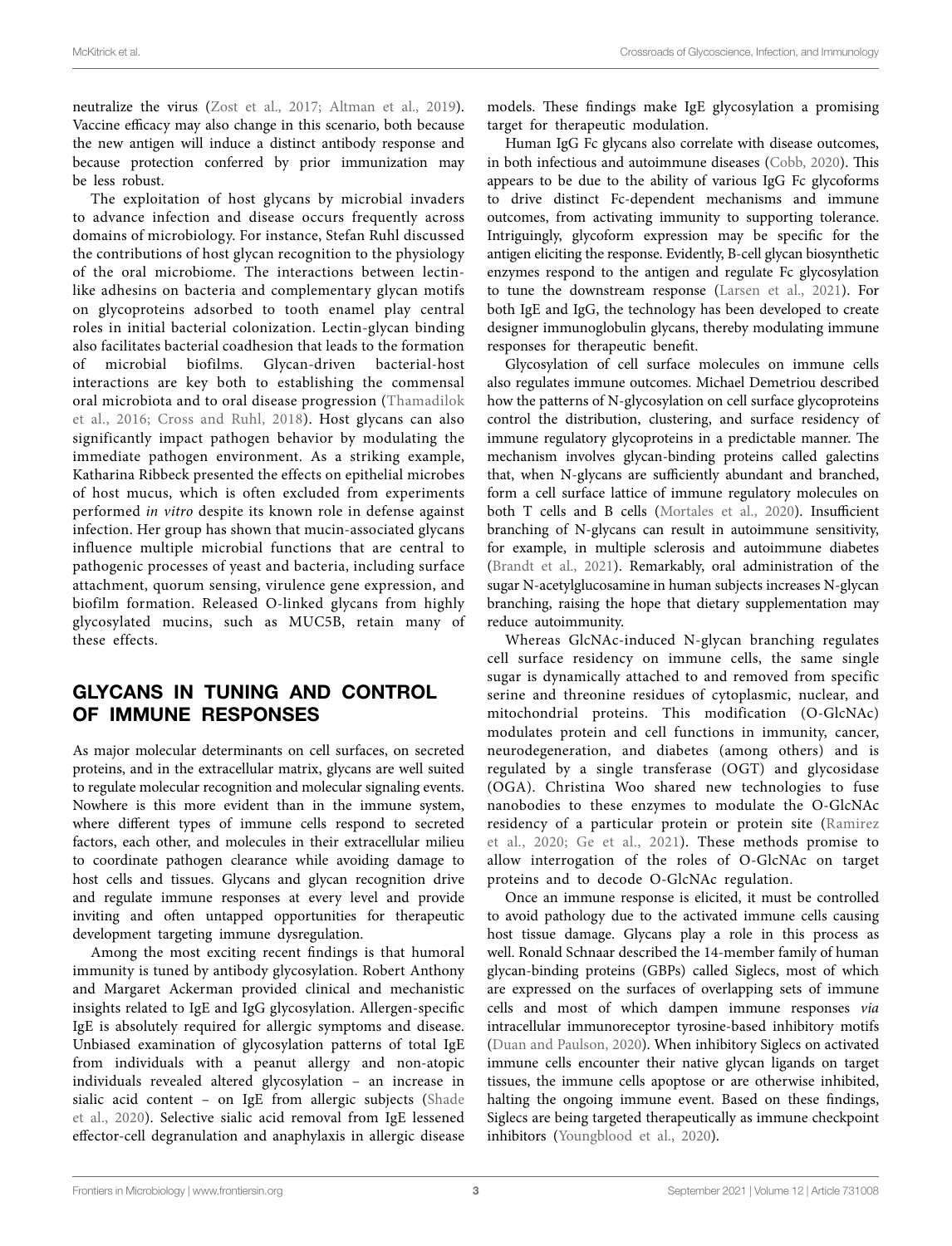# TOOLS AND RESOURCES FOR GLYCOBIOLOGY

Despite significant advances in the study of glycosylation, there is much to be learned regarding the biological roles of these highly diverse molecules. For example, the human glycome is predicted to be vast: Some estimates suggest well over 7,500 unique structures, which require more than 700 genes for synthesis [\(Cummings, 2009\)](#page-6-16). These structures are further diversified with additional modifications, including sulfation, methylation, and acetylation, which can directly impact or alter the function of individual glycans. Progress in the fields of glycomics and glycobiology has been limited by technical challenges in glycan sequencing and glycan synthesis, and insufficient tools to characterize the temporal and spatial expression of glycan determinants at high resolution. These barriers are coming down, providing enhanced opportunities to decode glycosylation function in physiology and pathology.

Determining the sequences of glycan structures remains a highly specialized technique that requires multiple orthogonal approaches, microgram amounts of material isolated from proteins or lipids, and does not capture the spatial and temporal nature of the glycan itself. Glycan synthesis also presents significant challenges. Functional synthetic glycans must retain the correct linkages between sugars in the correct stereochemical orientation. Clay Bennett introduced ways in which the stereochemical outcome of glycosylation can be controlled using methods that are accessible to novice synthetic chemists and scalable (Zhuo et al., 2019; [Ling and Bennett, 2020](#page-6-17)). Democratizing glycan synthesis can advance glycomedicine, as evidenced by the development of synthetic glycans capable of targeting drug resistant pathogens and a potentially new class of antibiotic drugs.

To define the localization of glycans, identify their components, and explore their functions in biological tissues, the most commonly utilized tools in the glycobiologist's toolkit are lectins and monoclonal antibodies (mAbs). Lectins, which are GBPs found in animals and plants, are used extensively, although their broad specificity can limit their utility. For example, three plant lectins are commonly used to distinguish between two biologically important structures: α2-3 linked sialic acid (bound by MAL, *Maackia amurensis* lectin I and II) and α2-6 linked sialic acid (bound by SNA, *Sambucus nigra* agglutinin). However, MAL-I and MAL-II also bind 3-O-sulfated determinants and SNA binding can be inhibited by lactose or galactose. Thus, interpretation of such experiments always requires caveats. Addressing this challenge, Lori Yang presented exciting technology in development to engineer more specific GBPs called Lectenz®. These proteins are engineered from carbohydrateprocessing enzymes that exhibit high specificity and affinity for monosaccharides and glycosidic linkages. By eliminating catalytic activity and enhancing affinity using directed evolution informed by computational predictions of known molecular interactions, enhanced GBPs are generated. In theory, this innovative approach could convert any glycoactive enzyme to a binding reagent that is far more specific than traditional lectins, providing valuable reagents to further our understanding of glycobiology [\(Angel et al., 2021;](#page-6-18) [Büll et al., 2021\)](#page-6-19).

Monoclonal antibodies are another powerful tool to examine glycan localization and function. However, the mAbs available to researchers bind only a small fraction of the predicted glycan epitopes within the human glycome and fewer than a third of them are reliably available from commercial sources (according to a survey of the Database for Anti-Glycan Reagents); the situation is even worse for mAbs that specifically recognize microbial glycans. The paucity of such commercial reagents forces many laboratories to produce their own mAbs, an expensive solution that perpetuates problems of availability. Finally, due to the similarity of the human and mouse glycomes, human glycan structures are often not immunogenic and result in the production of IgM mAbs with broader specificity. To address these obstacles, Tanya McKitrick is developing "smart" anti-glycan reagents (SAGRs) by immunizing the sea lamprey, *Petromyzon marinus*, and then producing recombinant lamprey antibodies with a mouse/rabbit Fc for detection purposes [\(McKitrick et al., 2020,](#page-6-20) [2021](#page-6-21)). Lampreys have evolved an alternative adaptive immune system that occurs only in jawless vertebrates and uses a family of highly diverse, single-chain antibody-like proteins called variable lymphocyte receptors B (VLRBs). The potential diversity of SAGRs exceeds that of antibody production in mice, studies to date have identified over 25 VLRBs which can discriminate between glycosidic linkages, functional groups, and monosaccharides. These VLRB antibody sequences are publicly available in GenBank.

A further exciting area of tool development relates to proteinglycan interactions. Greg Hudalla discussed how galectins recognize glycans of the cell surface and extracellular matrix and thereby modulate biological processes, including those relevant to inflammation and infection. His group has developed peptide-based platforms to engineer multivalent scaffolds to influence galectin interactions at the cellular level ([Restuccia](#page-6-22)  [et al., 2015;](#page-6-22) [Farhadi et al., 2021\)](#page-6-23). Beyond defining key biological interactions, these approaches have potential application in areas, including signaling, apoptosis, and drug delivery.

## **DISCUSSION**

The workshop presentations briefly reviewed above highlight the importance of research in glycobiology for the advancement of fundamental knowledge and human health. Approaches from glycome profiling to glycan engineering have deepened our understanding of glycan mediated host-pathogen interactions and regulation of host immunity. This understanding in turn increases our ability to develop feasible approaches for diagnosis, treatment, and prevention of infectious disease as well as for control of both protective and dysregulated immune responses.

Further development of tools and resources to help characterize, localize, and engineer glycans and glycan-binding proteins will accelerate discovery and application in both infection and immunity. Studies of infection will benefit from analysis and synthesis of microbial glycans, examination of the host activities and glycoconjugates that modulate events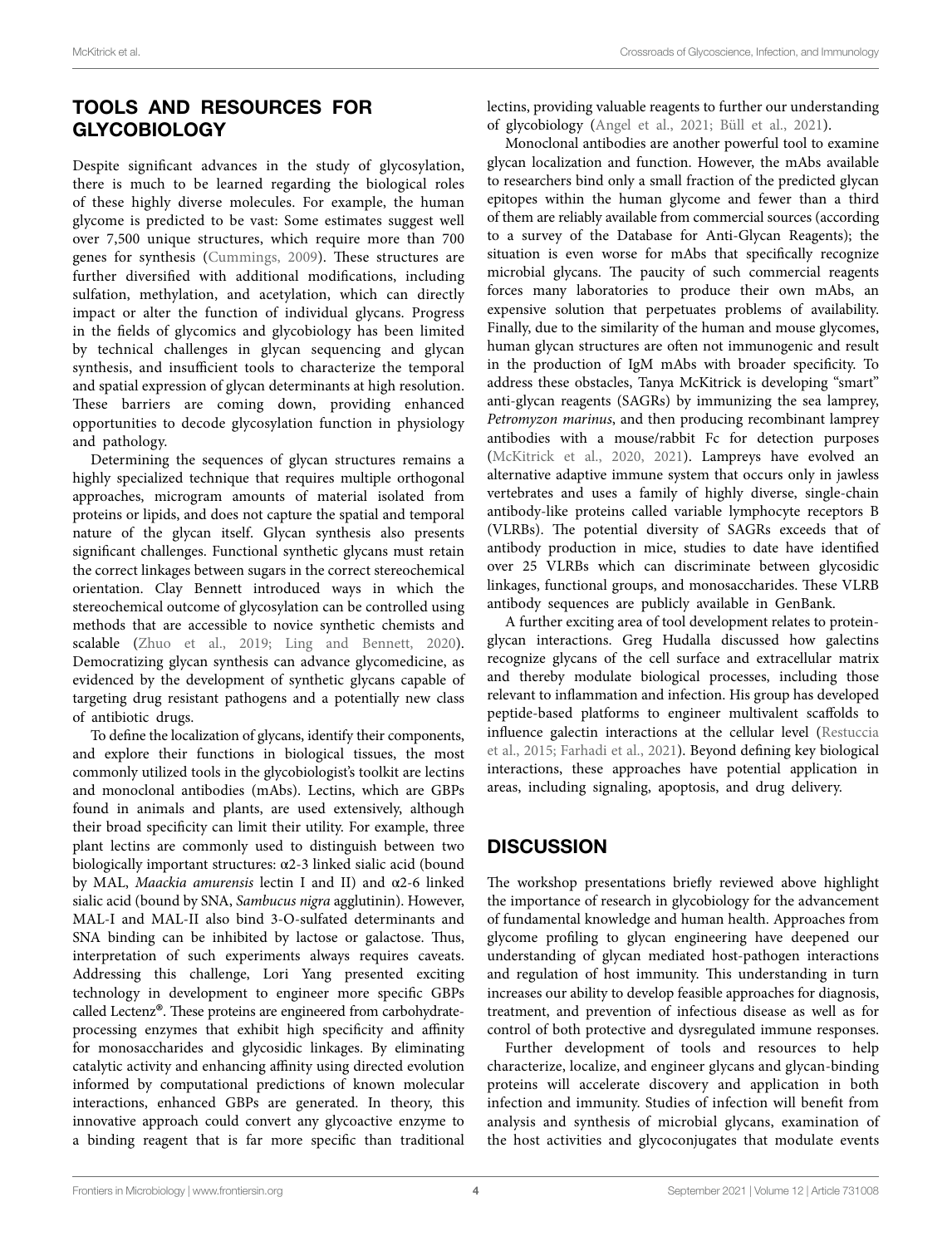at the host-pathogen interface, the use of microbe diversity to uncover new processes and cellular interactions, and the expansion and availability of glycan arrays that reflect the diversity of microbes and their host niches. Studies of immunity will benefit from the ability to analyze, create, and regulate specifically glycosylated antibodies to control immune outcomes; therapeutically regulate cell surface glycans to modulate their responsiveness target intercellular glycosylation to modulate signaling pathways; and target native immune inhibitory pathways with glycans. Robust support of these efforts will continue to yield exciting scientific discoveries and improved human health.

## AUTHOR CONTRIBUTIONS

RS and TM drafted individual sections and edited the manuscript. TD drafted the remainder of the manuscript and edited the manuscript. All other authors edited the manuscript.

## **REFERENCES**

- <span id="page-6-4"></span>Altman, M. O., Angel, M., Kosik, I., Trovao, N. S., Zost, S. J., Gibbs, J. S., et al. (2019). Human influenza A virus hemagglutinin glycan evolution follows a temporal pattern to a glycan limit. *mBio* 10:e00204-19. doi: [10.1128/](https://doi.org/10.1128/mBio.00204-19) [mBio.00204-19](https://doi.org/10.1128/mBio.00204-19)
- <span id="page-6-18"></span>Angel, P. M., Drake, R. R., Park, Y., Clift, C. L., West, C., Berkhiser, S., et al. (2021). Spatial N-glycomics of the human aortic valve in development and pediatric endstage congenital aortic valve stenosis. *J. Mol. Cell. Cardiol.* 154, 6–20. doi: [10.1016/j.yjmcc.2021.01.001](https://doi.org/10.1016/j.yjmcc.2021.01.001)
- <span id="page-6-11"></span>Brandt, A. U., Sy, M., Bellmann-Strobl, J., Newton, B. L., Pawling, J., Zimmermann, H. G., et al. (2021). Association of a marker of N-acetylglucosamine with progressive multiple sclerosis and neurodegeneration. *JAMA Neurol.* 78, 842–852. doi: [10.1001/jamaneurol.2021.1116](https://doi.org/10.1001/jamaneurol.2021.1116)
- <span id="page-6-19"></span>Büll, C., Nason, R., Sun, L., Van Coillie, J., Madriz Sørensen, D., Moons, S. J., et al. (2021). Probing the binding specificities of human Siglecs by cellbased glycan arrays. *Proc. Natl. Acad. Sci. U. S. A.* 118:e2026102118. doi: [10.1073/pnas.2026102118](https://doi.org/10.1073/pnas.2026102118)
- <span id="page-6-8"></span>Cobb, B. A. (2020). The history of IgG glycosylation and where we are now. *Glycobiology* 30, 202–213. doi: [10.1093/glycob/cwz065](https://doi.org/10.1093/glycob/cwz065)
- <span id="page-6-6"></span>Cross, B. W., and Ruhl, S. (2018). Glycan recognition at the saliva - oral microbiome interface. *Cell. Immunol.* 333, 19–33. doi: [10.1016/j.](https://doi.org/10.1016/j.cellimm.2018.08.008) [cellimm.2018.08.008](https://doi.org/10.1016/j.cellimm.2018.08.008)
- <span id="page-6-16"></span>Cummings, R. D. (2009). The repertoire of glycan determinants in the human glycome. *Mol. Biosyst.* 5, 1087–1104. doi: [10.1039/b907931a](https://doi.org/10.1039/b907931a)
- <span id="page-6-14"></span>Duan, S., and Paulson, J. C. (2020). Siglecs as immune cell checkpoints in disease. *Annu. Rev. Immunol.* 38, 365–395. doi: [10.1146/annurev](https://doi.org/10.1146/annurev-immunol-102419-035900)[immunol-102419-035900](https://doi.org/10.1146/annurev-immunol-102419-035900)
- <span id="page-6-23"></span>Farhadi, S. A., Liu, R., Becker, M. W., Phelps, E. A., and Hudalla, G. A. (2021). Physical tuning of galectin-3 signaling. *Proc. Natl. Acad. Sci. U. S. A.* 118:e2024117118. doi: [10.1073/pnas.2024117118](https://doi.org/10.1073/pnas.2024117118)
- <span id="page-6-3"></span>Gamblin, S. J., and Skehel, J. J. (2010). Influenza hemagglutinin and neuraminidase membrane glycoproteins. *J. Biol. Chem.* 285, 28403–28409. doi: [10.1074/jbc.](https://doi.org/10.1074/jbc.R110.129809) [R110.129809](https://doi.org/10.1074/jbc.R110.129809)
- <span id="page-6-2"></span>Gaylord, E. A., Choy, H. L., and Doering, T. L. (2020). Dangerous liaisons: interactions of *Cryptococcus neoformans* with host phagocytes. *Pathogens* 9:891. doi: [10.3390/pathogens9110891](https://doi.org/10.3390/pathogens9110891)
- <span id="page-6-13"></span>Ge, Y., Ramirez, D. H., Yang, B., D'Souza, A. K., Aonbangkhen, C., Wong, S., et al. (2021). Target protein deglycosylation in living cells by a nanobodyfused split O-GlcNAcase. *Nat. Chem. Biol.* 17, 593–600. doi: [10.1038/](https://doi.org/10.1038/s41589-021-00757-y) [s41589-021-00757-y](https://doi.org/10.1038/s41589-021-00757-y)
- <span id="page-6-9"></span>Larsen, M. D., de Graaf, E. L., Sonneveld, M. E., Plomp, H. R., Nouta, J., Hoepel, W., et al. (2021). Afucosylated IgG characterizes enveloped viral

#### FUNDING

Glycobiology studies in the Doering group are funded by the National Institute of Allergy and Infectious Diseases (NIAID) R01 AI135012 and in the Schnaar group by NIAID U19 AI135443. The May 27–28, 2020, NIH workshop on Glycoscience and Immunology at the Crossroads of Biology was funded by NIAID and the National Institute of Dental and Craniofacial Research (NIDCR), with meeting support from NIAID.

## ACKNOWLEDGMENTS

The authors thank Preethi Chander (NIDCR), Dona Love (NIAID), and Mercy PrabhuDas (NIAID) for organizing the workshop and for reviewing this manuscript. They also thank the vibrant community of glycoscientists for their enthusiasm and efforts in this field.

responses and correlates with COVID-19 severity. *Science* 371:eabc8378. doi: [10.1126/science.abc8378](https://doi.org/10.1126/science.abc8378)

- <span id="page-6-17"></span>Ling, J., and Bennett, C. S. (2020). Versatile glycosyl sulfonates in beta-selective C-glycosylation. *Angew. Chem. Int. Ed. Engl.* 59, 4304–4308. doi: [10.1002/](https://doi.org/10.1002/anie.201914221) [anie.201914221](https://doi.org/10.1002/anie.201914221)
- <span id="page-6-1"></span>Loza, L., and Doering, T. L. (2021). "Glycans of the pathogenic yeast *Cryptococcus neoformans* and related opportunities for therapeutic advances," in *Comprehensive Glycoscience*. ed. J. Barchi (Amsterdam, Netherlands: Elsevier).
- <span id="page-6-21"></span>McKitrick, T. R., Bernard, S. M., Noll, A. J., Collins, B. C., Goth, C. K., McQuillan, A. M., et al. (2021). Novel lamprey antibody recognizes terminal sulfated galactose epitopes on mammalian glycoproteins. *Commun. Biol.* 4:674. doi: [10.1038/s42003-021-02199-7](https://doi.org/10.1038/s42003-021-02199-7)
- <span id="page-6-20"></span>McKitrick, T. R., Goth, C. K., Rosenberg, C. S., Nakahara, H., Heimburg-Molinaro, J., McQuillan, A. M., et al. (2020). Development of smart an ti-glycan reagents using immunized lampreys. *Commun. Biol.* 3:91. doi: [10.1038/s42003-020-0819-2](https://doi.org/10.1038/s42003-020-0819-2)
- <span id="page-6-10"></span>Mortales, C. L., Lee, S. U., Manousadjian, A., Hayama, K. L., and Demetriou, M. (2020). N-glycan branching decouples B cell innate and adaptive immunity to control inflammatory demyelination. *iScience* 23:101380. doi: [10.1016/j.](https://doi.org/10.1016/j.isci.2020.101380) [isci.2020.101380](https://doi.org/10.1016/j.isci.2020.101380)
- <span id="page-6-12"></span>Ramirez, D. H., Aonbangkhen, C., Wu, H. Y., Naftaly, J. A., Tang, S., O'Meara, T. R., et al. (2020). Engineering a proximity-directed O-GlcNAc transferase for selective protein O-GlcNAcylation in cells. *ACS Chem. Biol.* 15, 1059–1066. doi: [10.1021/acschembio.0c00074](https://doi.org/10.1021/acschembio.0c00074)
- <span id="page-6-22"></span>Restuccia, A., Tian, Y. F., Collier, J. H., and Hudalla, G. A. (2015). Self-assembled glycopeptide nanofibers as modulators of galectin-1 bioactivity. *Cell. Mol. Bioeng.* 8, 471–487. doi: [10.1007/s12195-015-0399-2](https://doi.org/10.1007/s12195-015-0399-2)
- <span id="page-6-7"></span>Shade, K. C., Conroy, M. E., Washburn, N., Kitaoka, M., Huynh, D. J., Laprise, E., et al. (2020). Sialylation of immunoglobulin E is a determinant of allergic pathogenicity. *Nature* 582, 265–270. doi: [10.1038/s41586-020-2311-z](https://doi.org/10.1038/s41586-020-2311-z)
- <span id="page-6-5"></span>Thamadilok, S., Roche-Håkansson, H., Håkansson, A. P., and Ruhl, S. (2016). Absence of capsule reveals glycan-mediated binding and recognition of salivary mucin MUC7 by *Streptococcus pneumoniae*. *Mol. Oral Microbiol.* 31, 175–188. doi: [10.1111/omi.12113](https://doi.org/10.1111/omi.12113)
- <span id="page-6-0"></span>Varki, A., and Gagneux, P. (2015). "Biological functions of glycans," in *Essentials of Glycobiology*. eds. A. Varki, R. D. Cummings, J. D. Esko, P. Stanley, G. W. Hart and M. Aebi et al. (Cold Spring Harbor, NY: Cold Spring Harbor Laboratory Press), 77–88.
- <span id="page-6-15"></span>Youngblood, B. A., Leung, J., Falahati, R., Williams, J., Schainin, J., Brock, E. C., et al. (2020). Discovery, function, and therapeutic targeting of Siglec-8. *Cell* 10:19. doi: [10.3390/cells10010019](https://doi.org/10.3390/cells10010019)